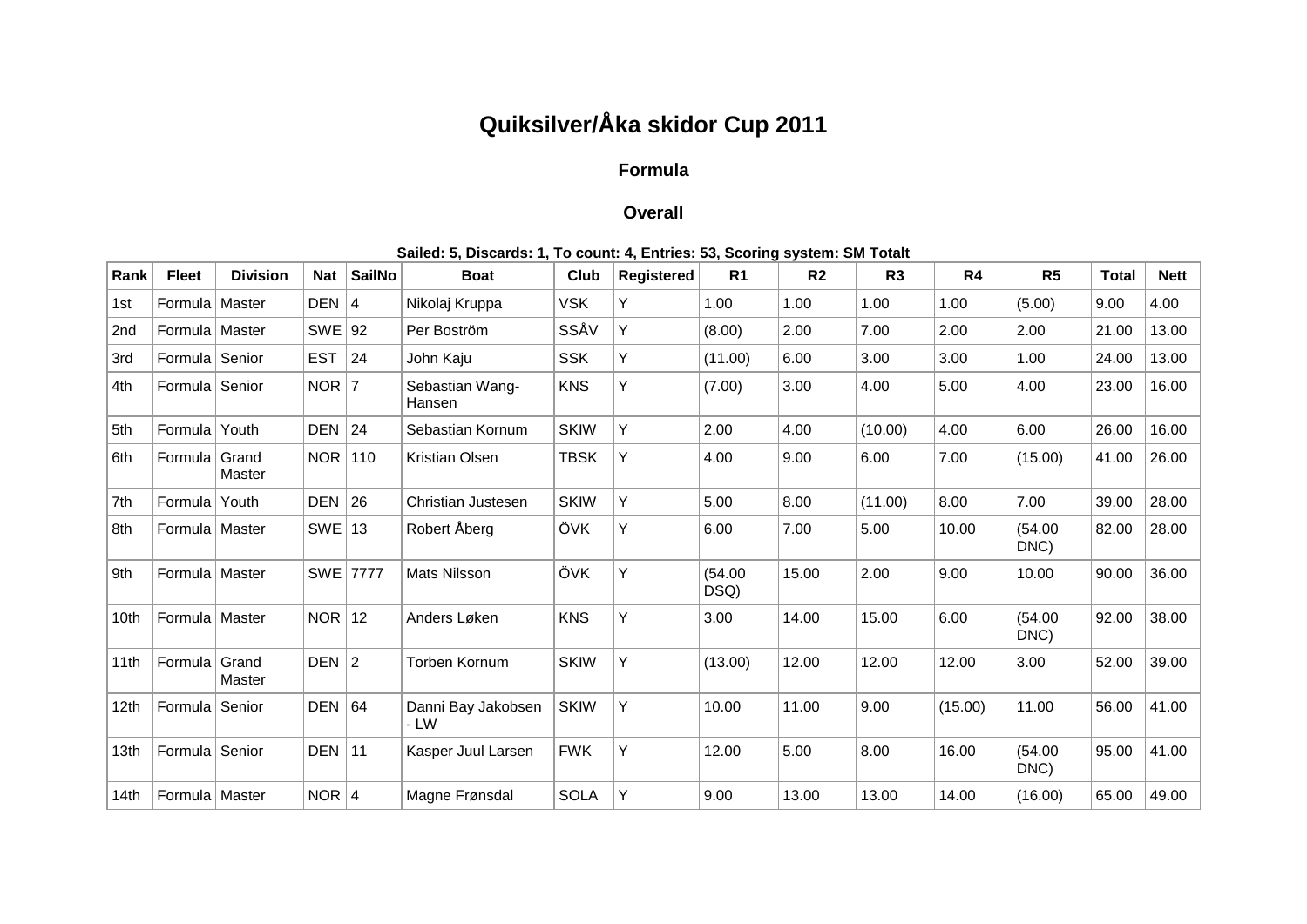| 15th | Formula   Master |                 | <b>FIN</b> | 93  | Jussi Ohlsson               | <b>TWC</b>  | Υ | 14.00   | (20.00)         | 16.00           | 11.00   | 8.00    | 69.00        | 49.00         |
|------|------------------|-----------------|------------|-----|-----------------------------|-------------|---|---------|-----------------|-----------------|---------|---------|--------------|---------------|
| 16th | Formula   Master |                 | SWE 8      |     | Ulf Sjöstedt                | <b>RHSS</b> | Υ | (19.00) | 10.00           | 14.00           | 13.00   | 19.00   | 75.00        | 56.00         |
| 17th | Formula          | Youth           | <b>EST</b> | 12  | Peeter Kask - LW            | <b>EFT</b>  | Y | (20.00) | 16.00           | 17.00           | 20.00   | 12.00   | 85.00        | 65.00         |
| 18th | Formula Senior   |                 | SWE 76     |     | Jesper Kujala               | <b>TWC</b>  | Υ | 15.00   | (21.00)         | 20.00           | 18.00   | 13.00   | 87.00        | 66.00         |
| 19th | Formula   Master |                 | GBR $ 91$  |     | James Briggs                | <b>UKWA</b> | Y | (24.00) | 17.00           | 19.00           | 19.00   | 14.00   | 93.00        | 69.00         |
| 20th | Formula          | Youth           | $SWE$ 34   |     | Jonathan Wallin - LW        | ÖVK         | Υ | (25.00) | 18.00           | 21.00           | 23.00   | 9.00    | 96.00        | 71.00         |
| 21st | Formula Junior   |                 | NOR $ 42$  |     | Sivert Hovda                | <b>KBSK</b> | Υ | 18.00   | 22.00           | 18.00           | (25.00) | 21.00   | 104.00       | 79.00         |
| 22nd | Formula   Master |                 | $SWE$ 31   |     | Daniel Nerhagen -<br>LW     | SSDV        | Υ | 22.00   | 23.00           | 22.00           | 21.00   | (27.00) | 115.00       | 88.00         |
| 23rd | Formula   Master |                 | $SWE$ 52   |     | Olaf Seeberg                | ÖVK         | Y | (31.00) | 19.00           | 26.00           | 22.00   | 23.00   |              | 121.00 90.00  |
| 24th | Formula Senior   |                 | SWE 123    |     | Jonas Solberg               | GSS         | Υ | 21.00   | (54.00)<br>DNF) | 24.00           | 17.00   | 29.00   | 145.00 91.00 |               |
| 25th | Formula Youth    |                 | $NOR$ 34   |     | Eirik Oxholm                | <b>LSF</b>  | Y | 17.00   | 29.00           | 28.00           | (36.00) | 18.00   |              | 128.00 92.00  |
| 26th | Formula   Master |                 | $NOR$   91 |     | Svein Rudihaugen            | <b>DSF</b>  | Υ | 16.00   | 24.00           | (54.00)<br>DNF) | 28.00   | 33.00   | 155.00       | 101.00        |
| 27th | Formula   Master |                 | $NOR$ 32   |     | Eirik Underthun             | <b>DSSF</b> | Y | 23.00   | 28.00           | 27.00           | 29.00   | (31.00) | 138.00       | 107.00        |
| 28th | Formula          | Grand<br>Master | $SWE$ 412  |     | Mats Hartwig                | ÅWC         | Υ | 27.00   | (34.00)         | 29.00           | 30.00   | 26.00   |              | 146.00 112.00 |
| 29th | Formula          | Youth           | <b>DEN</b> | 206 | Fredrik S Sommer            | <b>NS</b>   | Y | 28.00   | 26.00           | 32.00           | 26.00   | (35.00) | 147.00       | 112.00        |
| 30th | Formula          | Junior          | <b>DEN</b> | 181 | <b>Mathias Eithz</b>        | <b>SKIW</b> | Υ | 30.00   | 27.00           | (34.00)         | 34.00   | 25.00   | 150.00       | 116.00        |
| 31st | Formula          | Grand<br>Master | DEFN   8   |     | <b>Henrik Karstens</b>      | <b>FWK</b>  | Υ | 33.00   | 25.00           | 33.00           | 27.00   | (37.00) | 155.00       | 118.00        |
| 32nd | Formula   Master |                 | SWE 301    |     | <b>Mikael Bokell</b>        | ÖVK         | Y | (36.00) | 33.00           | 36.00           | 33.00   | 17.00   | 155.00       | 119.00        |
| 33rd | Formula   Master |                 | DEN        | 777 | Steen Buck Hansen           | <b>NBL</b>  | Υ | 26.00   | (35.00)         | 31.00           | 32.00   | 32.00   | 156.00       | 121.00        |
| 34th | Formula   Women  |                 | <b>EST</b> | 146 | Annika Valkna               | EK          | Υ | 34.00   | 30.00           | 35.00           | (38.00) | 22.00   | 159.00       | 121.00        |
| 35th | Formula Junior   |                 | <b>DEN</b> | 105 | Sebastian Kaempe            | <b>KJS</b>  | Υ | 37.00   | 37.00           | (38.00)         | 24.00   | 24.00   | 160.00       | 122.00        |
| 36th | Formula Grand    |                 | $NOR$ 20   |     | Kjell Strand Jacobsen   TBK |             | Υ | (54.00) | 36.00           | 25.00           | 31.00   | 30.00   |              | 176.00 122.00 |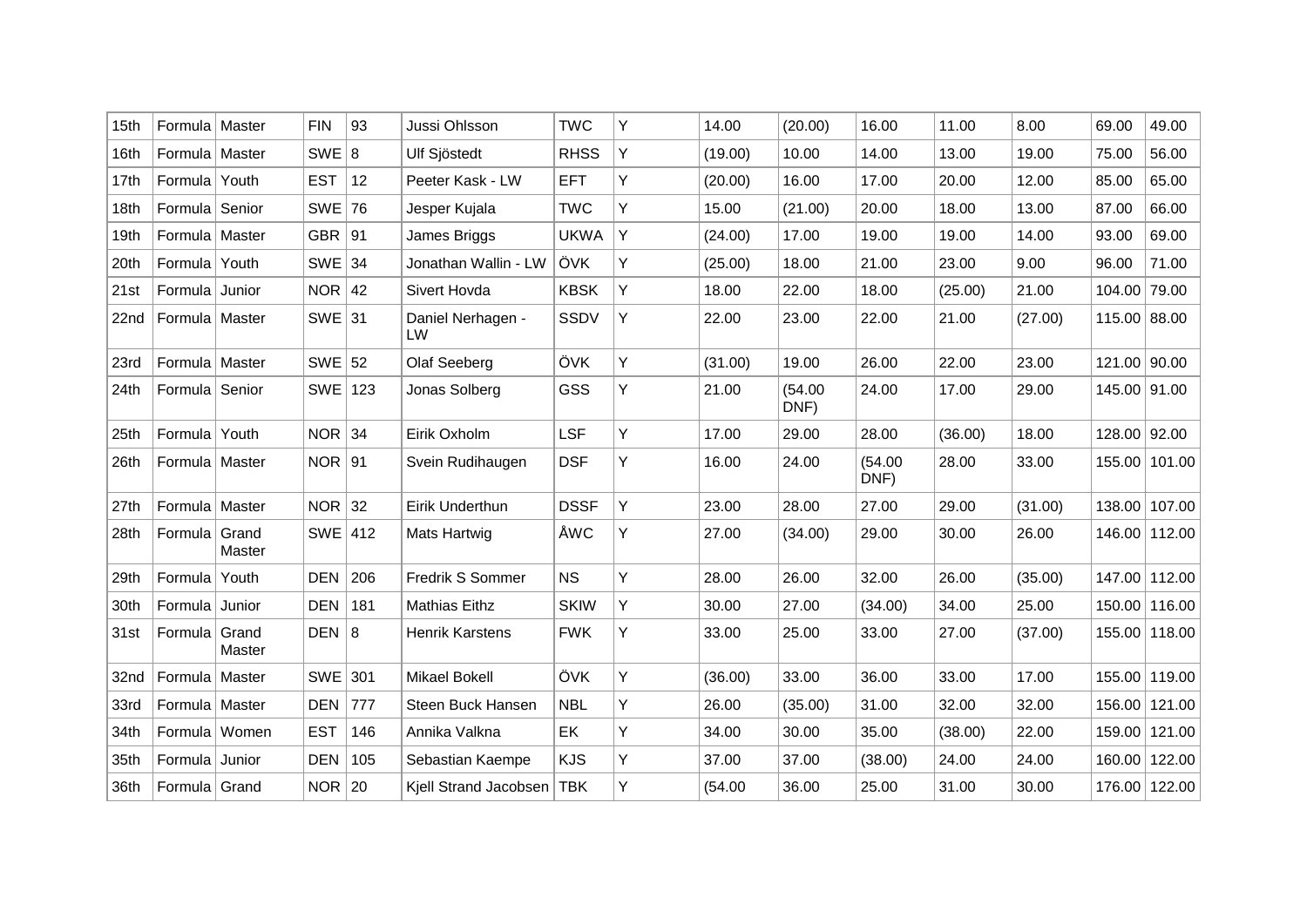|      |                  | Master          |            |     |                            |              |           | DNF)            |                     |                     |                     |                     |        |               |
|------|------------------|-----------------|------------|-----|----------------------------|--------------|-----------|-----------------|---------------------|---------------------|---------------------|---------------------|--------|---------------|
| 37th | Formula          | Youth           | DEN 267    |     | Simon Plogstrup            | <b>SKIW</b>  | Υ         | 29.00           | 32.00               | 30.00               | 35.00               | (54.00)<br>DNC)     |        | 180.00 126.00 |
| 38th | Formula          | Junior          | <b>EST</b> | 228 | Karl-Erik Saarm            | <b>PBSCE</b> | ΙÝ.       | 32.00           | (54.00)<br>DNF)     | 37.00               | 44.00               | 20.00               |        | 187.00 133.00 |
| 39th | Formula   Master |                 | $SWE$ 114  |     | Stefan Lindmark            | ÖVK          | Υ         | (45.00)         | 40.50               | 23.00               | 45.00               | 41.00               | 194.50 | 149.50        |
| 40th | Formula Grand    | Master          | <b>EST</b> | 264 | <b>Neeme Truumees</b>      | <b>SSK</b>   | Υ         | 38.00           | (40.50)             | 40.00               | 39.00               | 34.00               |        | 191.50 151.00 |
| 41st | Formula   Women  |                 | DEN $ 85$  |     | Anissa Morath              | ÖBSK         | Y         | 35.00           | 38.00               | (54.00)<br>DNF)     | 41.00               | 38.00               |        | 206.00 152.00 |
| 42nd | Formula   Master |                 | $SWE$ 32   |     | Krister Svensson -<br>LW   | <b>GWC</b>   | Y         | 44.00           | 31.00               | 41.00               | 43.00               | (54.00)<br>DSQ)     |        | 213.00 159.00 |
| 43rd | Formula          | Grand<br>Master | $NOR$   19 |     | <b>Christian Santander</b> | <b>DSSF</b>  | ${\sf N}$ | (54.00)<br>DNS) | 54.00<br><b>DNS</b> | 54.00<br><b>DNF</b> | 37.00               | 28.00               |        | 227.00 173.00 |
| 44th | Formula          | Grand<br>Master | SWE 323    |     | Bengt Johannesson          | <b>GWC</b>   | Υ         | 43.00           | 39.00               | 39.00               | (54.00)<br>DNF)     | 54.00<br><b>DNC</b> |        | 229.00 175.00 |
| 45th | Formula   Master |                 | DEN 128    |     | Erling Duncan-Tind -<br>LW | <b>SWC</b>   | Υ         | 42.00           | (54.00)<br>DNF)     | 54.00<br><b>DNF</b> | 42.00               | 54.00<br><b>DNC</b> |        | 246.00 192.00 |
| 46th | Formula          | Junior          | DEN 416    |     | Ørum Frederic<br>Ramsgaard | <b>NBL</b>   | Y         | 41.00           | (54.00)<br>DNF)     | 54.00<br><b>DNF</b> | 46.00               | 54.00<br><b>DNC</b> |        | 249.00 195.00 |
| 47th | Formula Grand    | Master          | DEN $ 28$  |     | <b>Henning Eithz</b>       | <b>SKIW</b>  | Υ         | (54.00)<br>DNF) | 54.00<br><b>DNF</b> | 54.00<br><b>DNF</b> | 54.00<br><b>DNF</b> | 36.00               |        | 252.00 198.00 |
| 48th | Formula   Master |                 | <b>EST</b> | 14  | Andres Vakna               | <b>JAHE</b>  | Υ         | (54.00)<br>DNF) | 54.00<br><b>DNF</b> | 54.00<br><b>DNF</b> | 54.00<br><b>DNF</b> | 39.00               |        | 255.00 201.00 |
| 49th | Formula          | Junior          | $NOR$ 420  |     | Martin Moller Hovda        | <b>KBSK</b>  | Υ         | 39.00           | (54.00)<br>DNF)     | 54.00<br><b>DNF</b> | 54.00<br><b>DNF</b> | 54.00<br><b>DNC</b> |        | 255.00 201.00 |
| 50th | Formula          | Junior          | DEN 707    |     | Matias Kann                | <b>NBL</b>   | Υ         | (54.00)<br>DNF) | 54.00<br><b>DNF</b> | 54.00<br><b>DNF</b> | 54.00<br><b>DNF</b> | 40.00               |        | 256.00 202.00 |
| 51st | Formula   Master |                 | <b>EST</b> | 217 | Heiko Viilop               | TE           | Y         | (54.00)<br>DNF) | 54.00<br><b>DNF</b> | 54.00<br><b>DNF</b> | 40.00               | 54.00<br><b>DNC</b> | 256.00 | 202.00        |